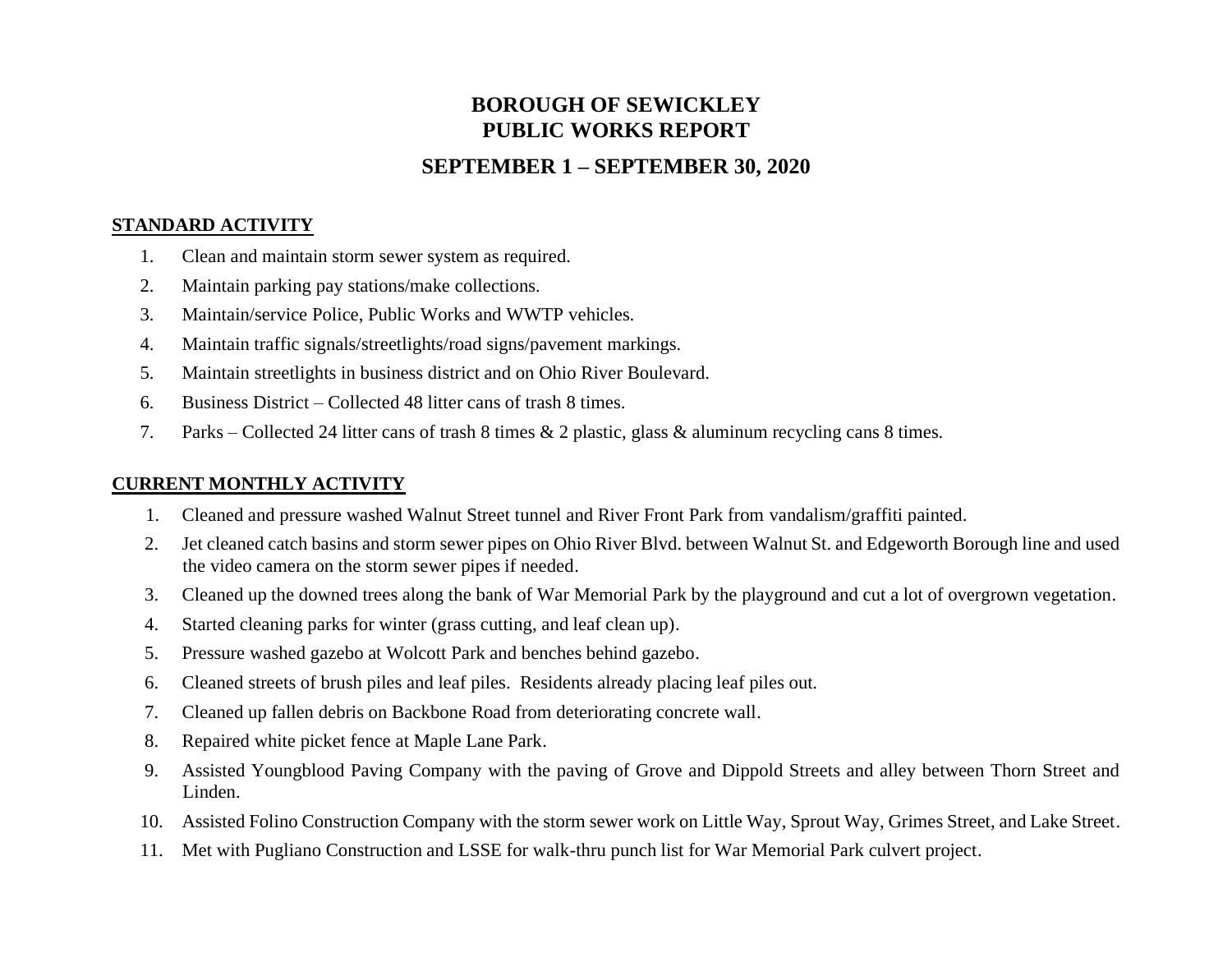#### **PUBLIC WORKS REPORT SEPTEMBER 2020 PAGE 2**

### **CURRENT MONTHLY ACTIVITY** *(CONTINUED)*

- 12. Assisted Bartlett Tree Company with the pruning of the honey locust trees in Green Street parking lot.
- 13. Replaced solenoid fuel valve on Truck #2 and replaced belt for suction on the street sweeper.
- 14. Serviced Truck #16 to get it ready for winter plowing brakes, tires, etc.